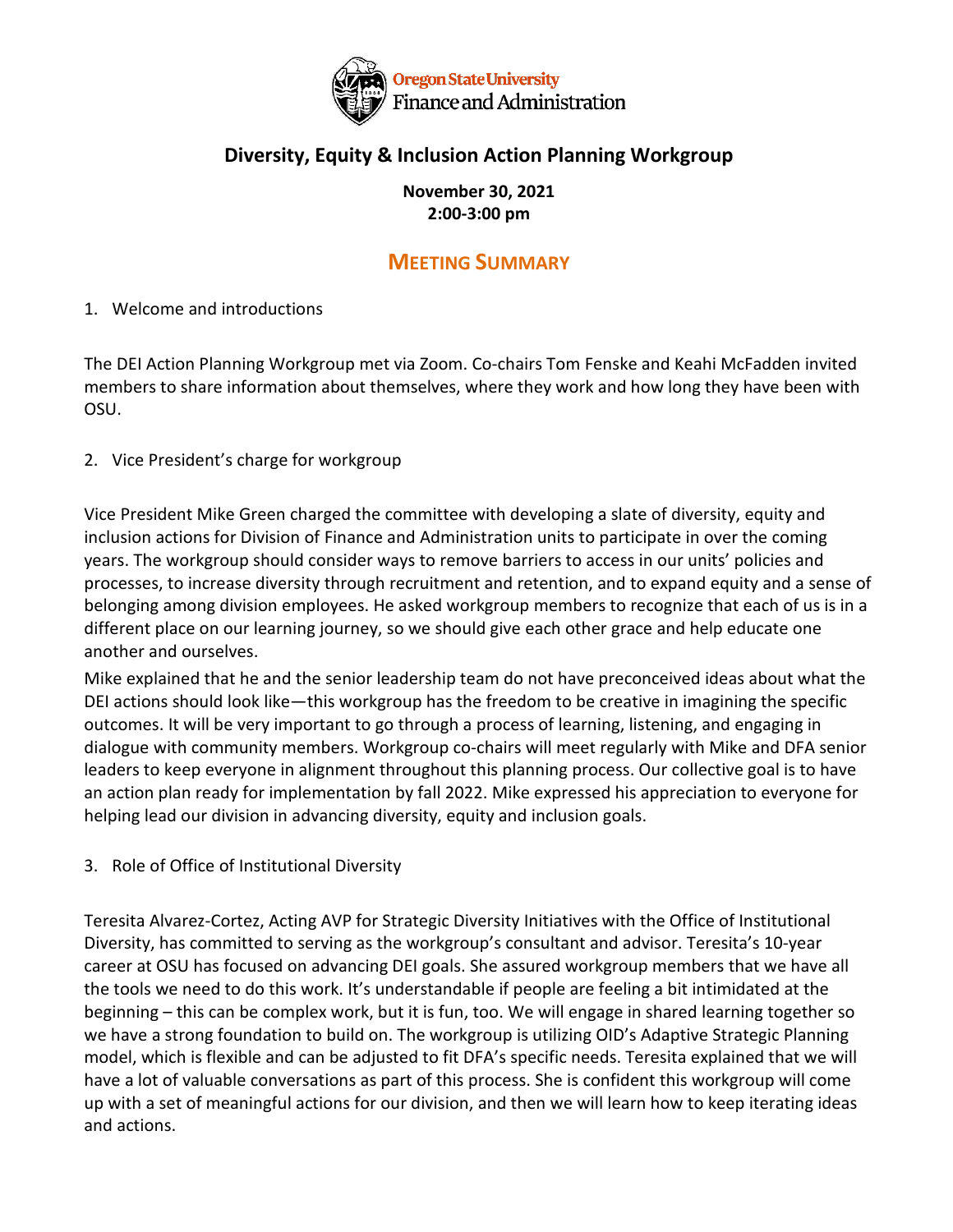4. Review draft workgroup charge

The initial workgroup charge was developed by the DFA senior leadership team. It was intentionally left in draft form so that workgroup members could provide suggestions. In discussing the charge, the cochairs clarified that workgroup members are not expected to do the work of things like reviewing division policies, instead we are creating ideas for others to implement—for example, guidelines for units to use when reviewing policies through a DEI lens. The draft charge states that after the DEI action planning workgroup develops a slate of actions, it will be ended and a steering/implementation committee will be created—one member suggested that this language be softened, as it may be beneficial to have the action planning workgroup continue for a longer time. Another member suggested the charge refer more clearly to creating a culture where DFA employees have a sense of belonging, as Mike referenced in his opening comments.

Workgroup members asked for clarity about whether the action plan should focus on internal-to-DFA or university-wide impacts. The answer is both, since DFA has responsibilities in both spheres. We as a group should be flexible in our thinking, for example, we may have a chance to model or pilot some actions that could later be recommended for university-wide implementation. Many DFA employees can also contribute to university-wide inclusion and accessibility efforts in the context of their day-today work.

One member suggested the workgroup may want to limit our recommendations to a handful of significant efforts – if we identify too many priorities, it can be hard to make progress on any of them.

5. Establish meeting calendar for workgroup

Andrea in the vice president's office recently sent members an email about scheduling. We anticipate having one meeting in December and then we will establish a regular weekly cadence starting in January.

6. Next steps

At the next meeting, Tom and Keahi will ask members to share a bit about why they chose to volunteer for this workgroup. We will also start building a team agreement about how members will communicate and work together respectfully—please consider suggestions to add to the discussion. Tom and Keahi also invited members to share feedback if they have ideas for how workgroup meetings are conducted.

#### DFA DEI Action Planning Workgroup Members

**Teresita Alvarez-Cortez**, Acting Assistant Vice President, Strategic Diversity Initiatives, Office of Institutional Diversity (*workgroup advisor*) **Christine Atwood**, Administrative & Diversity Manager; Procurement, Contracts & Materials Management **Machelle Bamberger**, Hazardous Waste Safety Officer, Environmental Health & Safety **Kirsten Bradley**, Project Manager, Enterprise Project Portfolio Management Office **Jonathan Champney**, Buyer 2, Facilities Services **Kim Cholewinski**, Academic Human Resources Officer, University Human Resources **Todd Cross**, Trades Maintenance Coordinator, Facilities Services